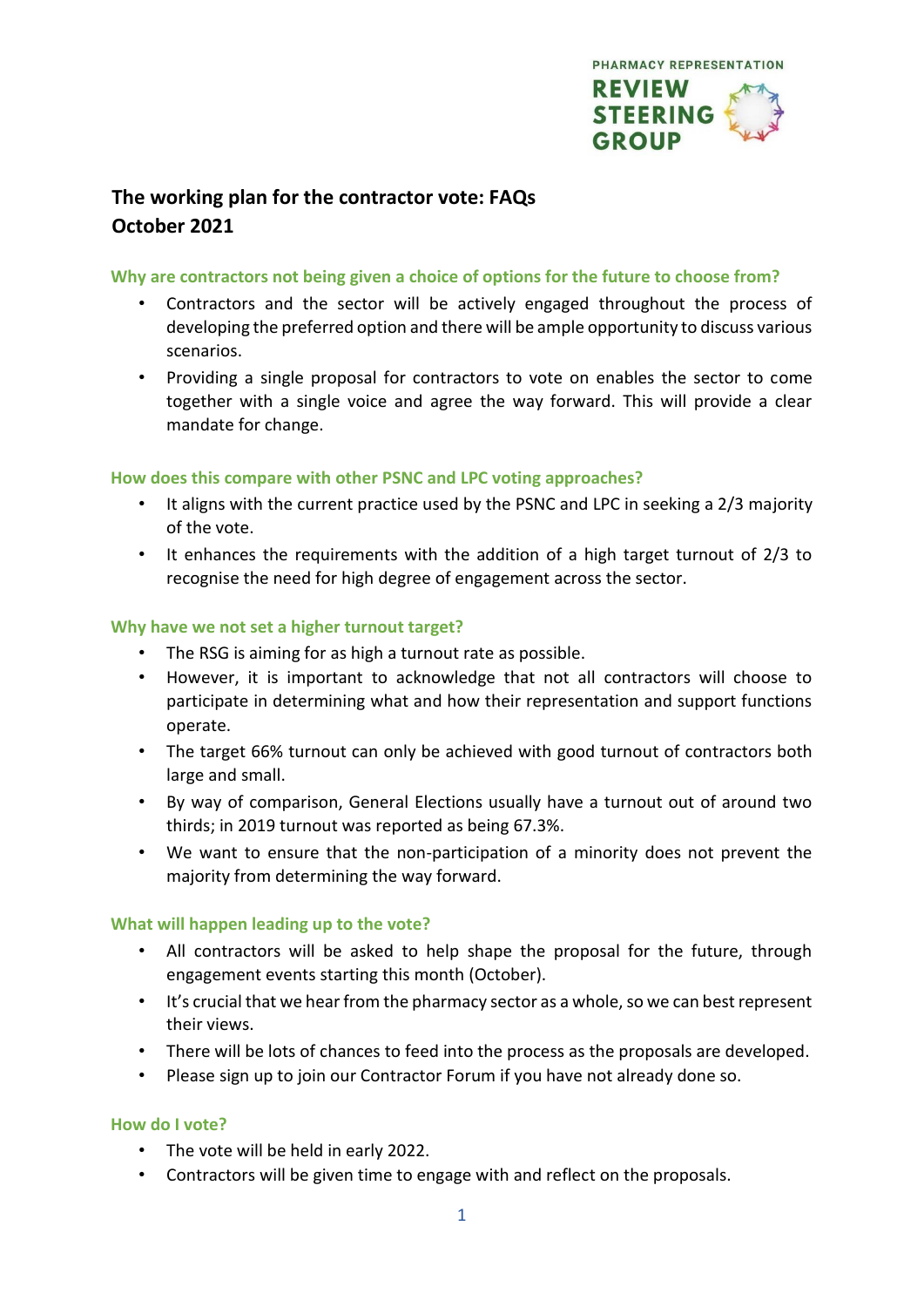

- The formal proposal will be communicated to contractors at least a month in advance of the vote.
- Contractors will have a three-week period in which to vote online.
- Full instructions on how to vote will be given in due course.

## **How can I give feedback on the voting process?**

- Please take part in our focus groups this month.
- Visit www.pharmacy-review.org to be alerted to future engagement events.
- You can also email review@pharmacy-review.org

# **Why are we not seeking a majority across the different groups within the sector?**

- This would reinforce division across the sector and does not align with the desire to move towards operating cohesively and with one voice.
- Our ambition is to develop proposals collaboratively with the sector so that they have consensus across a wide spectrum of contractors.
- We do not believe that dividing the sector up for a vote would be a good starting point from which to launch change, the very purpose of which is to unify and strengthen the sector's voice.
- The turnout and pass rate targets are sufficiently high to ensure that both CCA and non CCA groups can influence the outcome should they have a different view to the others.
- We want to encourage **all** contractors to give feedback and vote as it's important that the voice of contractors is heard and properly represented.

# **With a pass rate of 66%, only a small number of non CCA contractors are required to support the proposal if the CCA all vote in favour. How is this fair?**

- There are an infinite number of scenarios that could result from this vote, so it's important to focus on achieving the highest level of support.
- On balance the RSG felt that including an additional non-CCA pass rate target introduced the risk of non-participation in the vote driving the outcome as opposed to encouraging each contractor to play an active role in the decision making.
- Even with a 90% turnout from CCA members, to achieve a 66% turnout rate will involve over 50% of non CCA contractors voting, which is a very high bar to set.
- In comparison to a first-past-the-post election, where one vote can decide the result – this proposal, for the right reasons, is a considerable distance from that.
- After much consideration, we believe our proposal hits the right balance, and we have received no negative feedback on it during our focus groups, including from the independent contractors present.

*Supplementary details* – the above scenario would require support from 23% of the voting non CCA members to pass. While on the surface that appears low, it's important to focus on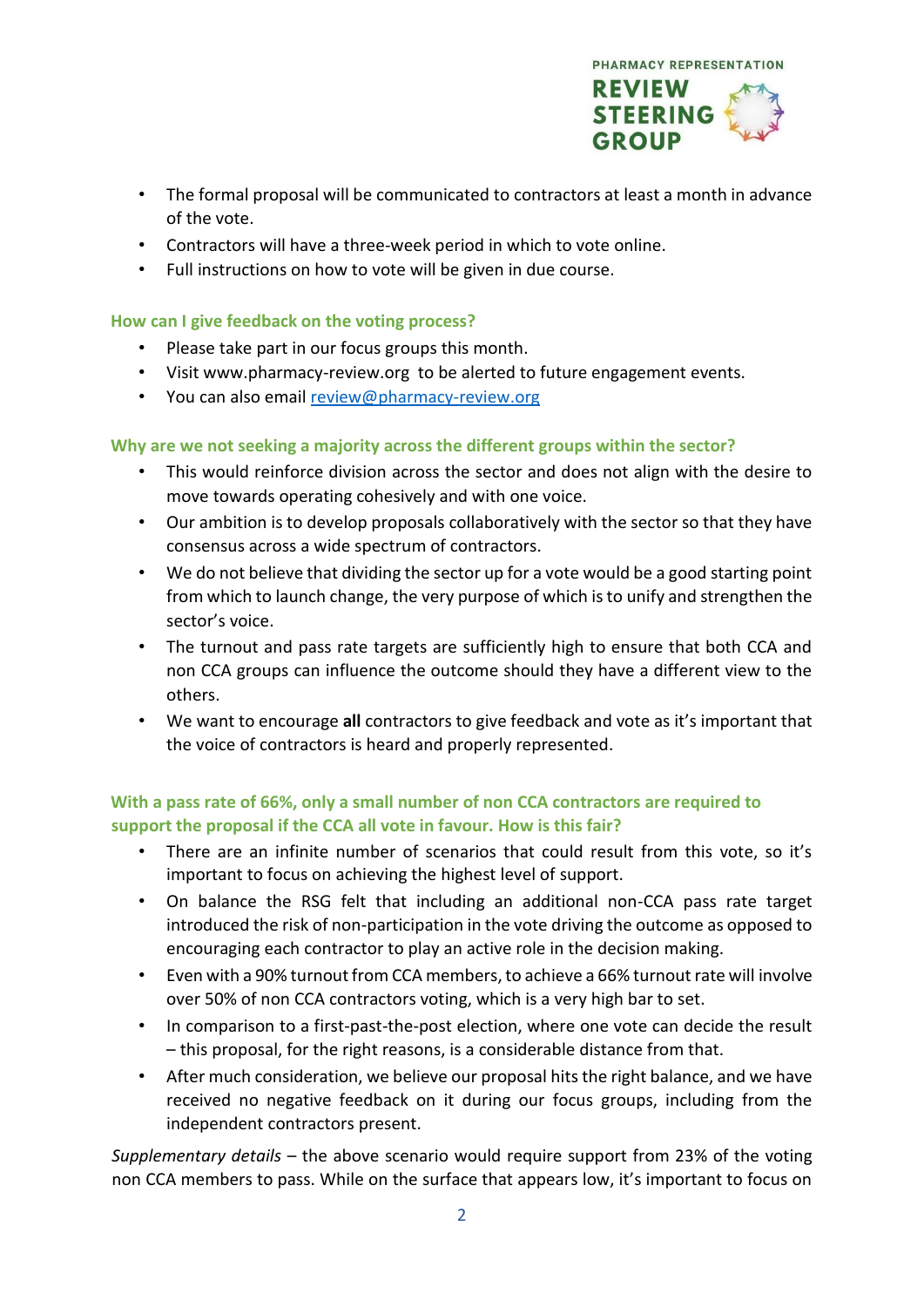

the fact that it would also mean 66% of all voting contractors support the proposal – a significant majority. Similar challenges exist if non CCA members are supportive and the CCA members are not.

#### **Why are we not basing the result on the % of eligible votes as opposed to votes cast?**

- If a majority of all eligible votes was required, it increases the risk of non-participation becoming a more powerful influence than voting.
- The RSG want to focus on supporting and encouraging contractors to make a well informed, conscious choice for their future rather than to maintain the status quo by default/apathy in the process.

#### **What happens if the vote does not lead to the acceptance of the proposal?**

- The RSG will need to rapidly re-engage with the sector to determine what changes would be acceptable.
- In any event, it is understood from the discussions with the sector that the significance of the changes to the NHS structures, as well as the continuing pressures of the pandemic, ensures that "doing nothing" is not an option for the pharmacy sector.
- In meetings with contractor groups, there has been general consensus that pharmacy needs a step change at both local and national levels, in the quality of representation with the NHS as much as the services provided to contractors.

This question is out of date and has been updated to reflect the views of the RSG at the end of its work. Updated FAQs are available<https://pharmacy-review.org/your-questions-answered/>

# **Have you sought/will you seek feedback from anyone other than contractors (i.e. Trade bodies, NHS)?**

- We have engaged with stakeholders from across the sector to help inform our decision making process and there will be further opportunities over the autumn as plans continue to develop.
- However only individual contractors will be eligible to vote on the final proposals.

## **What if I am unhappy with the process/isn't this already a done deal?**

- It's crucial that we hear from the pharmacy sector as a whole, so we can best represent their views.
- Although we recognise that it is unlikely that we will come up with a model/process that receives unanimous agreement, the aim of our engagement programme is to harness as many views as possible in order to create a proposal that has broad support.
- It is therefore crucial that we hear from as many contractors as possible, as we shape these proposals.